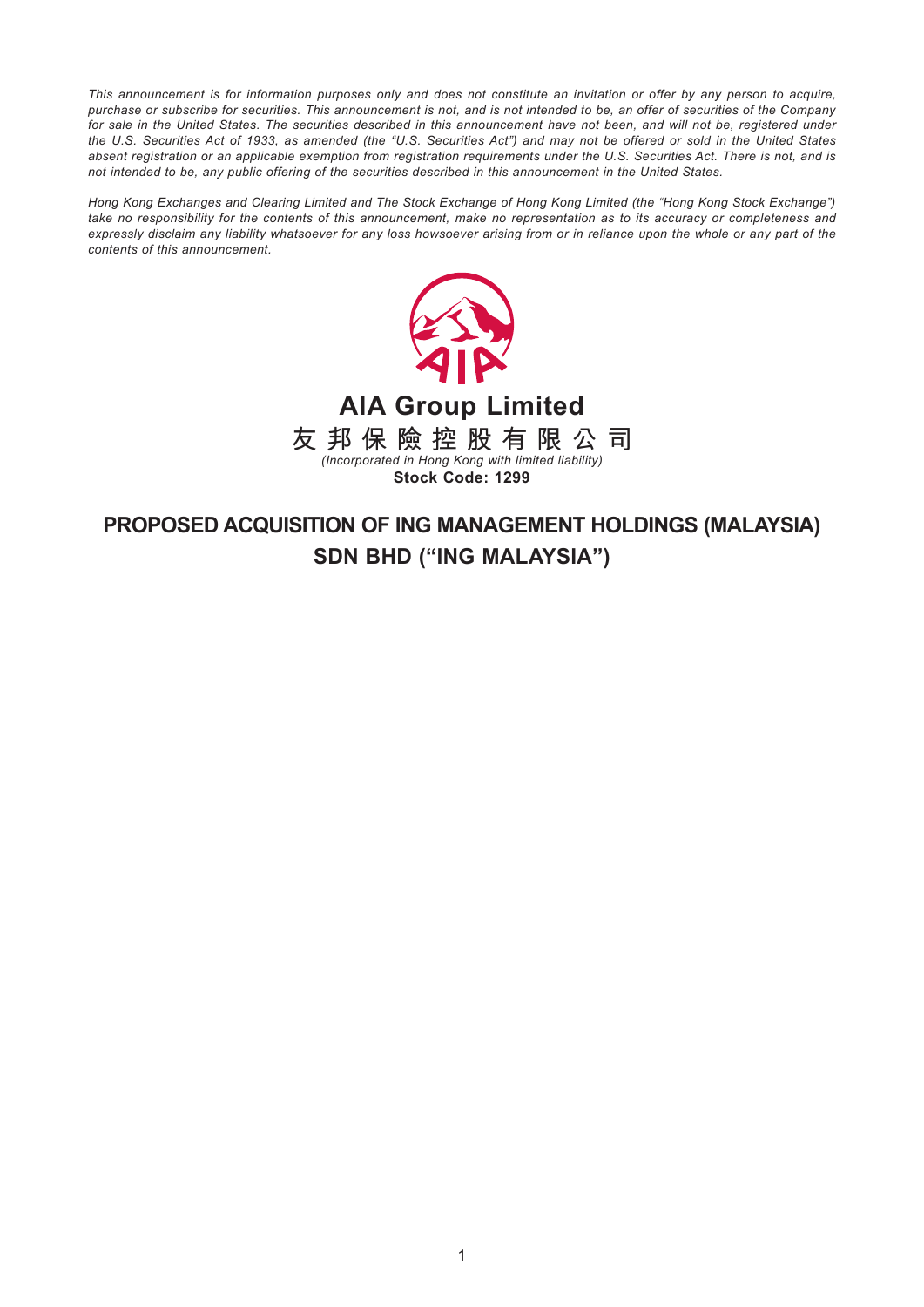## **PROPOSED ACQUISITION OF ING MALAYSIA**

## **1. Introduction**

AIA Group Limited (the "Company") is pleased to announce that its wholly-owned subsidiary, American International Assurance Company, Limited ("AIA Co."), has reached agreement, subject to regulatory approval and execution of the appropriate legal documentation, to purchase the entire share capital of ING Management Holdings (Malaysia) Sdn. Bhd. ("ING Malaysia") from ING Insurance Asia N.V. ("ING Insurance Asia") (the "Proposed Transaction"). The Proposed Transaction does not include the shares in IFB Management Holdings Sdn. Bhd. ("ING Investment Malaysia").

The consideration to be paid with respect to the Proposed Transaction is Euro 1.336 billion (which is equivalent to US\$1.73 billion) payable in cash on Completion of the Proposed Transaction and subject to certain potential adjustments at Completion. The Company has put in place arrangements to hedge related Euro-US dollar exchange rate movements.

## **2. Summary of the Proposed Transaction**

The acquisition of ING Malaysia represents a highly attractive opportunity that will deliver a range of important benefits to AIA:

- The Proposed Transaction is an excellent fit with AIA's corporate strengths and priorities and extends AIA's pan-Asian leadership position and quality growth strategy in Asia. It will see AIA become the Number One ranked insurance company in seven high-growth Asian markets<sup>(1)</sup>.
- It will transform AIA Malaysia's scale and reach to become the market leader<sup>(2)</sup> in the fast-growing and highly profitable Malaysian life insurance market.
- The acquisition provides an exceptional opportunity to extend AIA's existing Premier Agency strategy in Malaysia through the addition of approximately  $9,200$  agents<sup>(3)</sup> to create the largest tied agency force in the country.
- It broadens and deepens AIA's existing bancassurance distribution through the addition of an exclusive long-term bancassurance arrangement with Public Bank, one of Malaysia's leading banking groups with over five million customers and more than 250 branches. AIA will also become the clear market leader in Employee Benefits.
- The acquisition represents a compelling financial investment for shareholders and will be  $immediately accretive to earnings<sup>(4)</sup>. It is expected to generate cost supergies of US$24$ million<sup>(5)</sup> by 2015 and the purchase price will be funded through a combination of AIA's internal cash resources and external debt financing that will retain AIA's existing strong financial position.
- The Proposed Transaction offers significant value creation opportunities and growth upside through leveraging AIA's track record of profitable growth delivery and applying AIA's product and distribution expertise to the combined business.

## **Commenting on the Proposed Transaction, Mark Tucker, AIA's Group Chief Executive and President, said:**

"This transaction offers an outstanding opportunity to transform AIA's presence in Malaysia and create the market leader in this fast-growing and highly profitable South-East Asian life insurance market.

"With a combined customer base of over 2.6 million people, approximately 16,600 agents and an exclusive bancassurance relationship with one of Malaysia's leading banking organisations, the enlarged business in Malaysia represents a very powerful proposition that will result in a positive outcome for our shareholders, customers, employees and agents.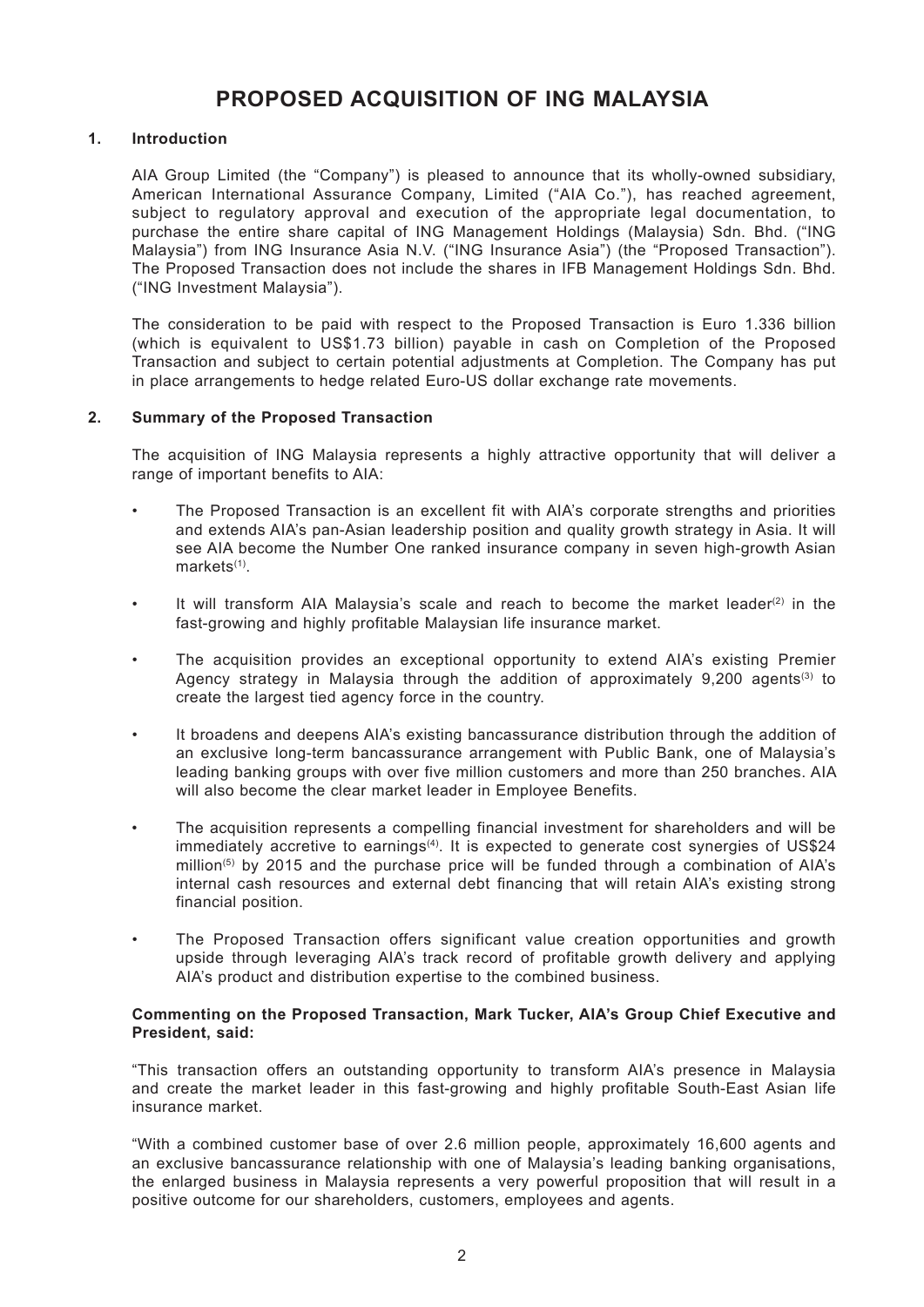"The transaction will be immediately accretive to earnings(4), it will enhance our already marketleading pan-Asian platform and, through combining these two strong businesses under AIA's profitable growth strategy, we believe it will generate substantial financial benefits for our shareholders.

"Established businesses of the quality and scale of ING Malaysia become available for sale only rarely in Asia. We are delighted to have reached agreement with ING and we look forward to welcoming ING's staff, agents and customers to enhance our existing strong and vibrant presence in Malaysia."

## **3. Further Details on the Proposed Transaction Rationale**

## *Excellent Fit*

- The acquisition of ING Malaysia represents an excellent fit with AIA's corporate strengths and objectives:
	- o **First, our Asian focus** we are uniquely and solely focused on Asia, the world's most dynamic region. ING Malaysia operates in an attractive market where AIA already has long-standing expertise.
	- o **Second, our strength in agency** the Proposed Transaction will boost the scale and reach of our already significant agency force and leverage our Premier Agency strategy.
	- o **Third, our profitable partnership strategy** the Proposed Transaction adds a highly attractive bancassurance relationship to our platform, enhancing our overall distribution capacity.
- The acquisition enhances AIA's pan-Asian leadership position, taking AIA to the Number One position in seven Asian growth markets<sup>(1)</sup>.

## *Transformational for AIA in Malaysia*

- The Proposed Transaction combines the third and fourth largest life insurance companies in Malaysia to establish AIA as the market leader<sup>(2)</sup>.
- The acquisition represents a rare opportunity to enhance AIA's scale in Malaysia, doubling our market share to 25 per cent<sup>(2)</sup> and significantly increasing our exposure to one of South-East Asia's most attractive and fast growing life assurance markets.
- On a combined basis, the Proposed Transaction adds further balance to AIA's portfolio of businesses and enhances the quality of its earnings. With combined VONB of over US\$100 million<sup>(6)</sup>, the percentage of AIA's VONB contribution derived from Malaysia will increase from approximately 6 per cent to approximately 10 per cent<sup> $(6)$ </sup> and, the net profit contribution will increase from 8 per cent to 13 per cent<sup>(6)</sup>.

## *Materially strengthens AIA's distribution capability in Malaysia*

- The combination more than doubles AIA's existing agency distribution from approximately 7,400 to approximately 16,600 agents<sup>(3)</sup>, to become the largest tied agency force in Malaysia.
- AIA's geographical coverage across Malaysia is also expanded and deepened through ING Malaysia's highly complementary agency network.
- AIA's bancassurance business in Malaysia is materially enhanced through the addition of an exclusive long-term bancassurance arrangement with Public Bank, a leading banking group with over five million customers and more than 250 branches in Malaysia.
- On a combined basis, the contribution to AIA's ANP in Malaysia from the bancassurance channel increases from 1 per cent to 14 per cent<sup> $(7)$ </sup>.
- The acquisition also transforms AIA into the market-leading Employee Benefits provider in Malaysia.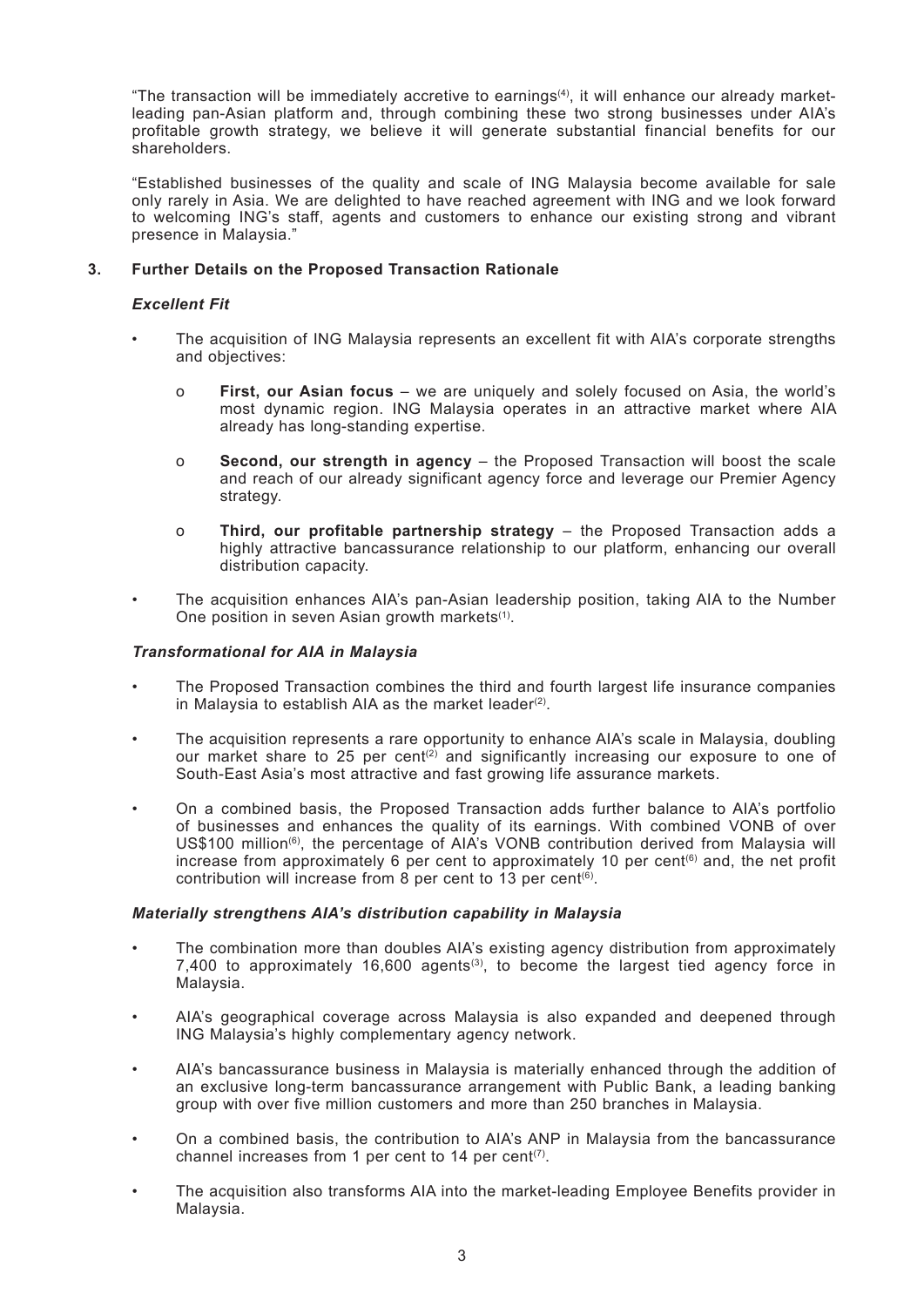## *Financially compelling for AIA's shareholders*

- AIA expects the Proposed Transaction to be immediately accretive to AIA's earnings<sup>(4)</sup>.
- AIA also expects the enlarged business to provide annualised cost synergies of approximately US\$24 million<sup> $(5)$ </sup> by the end of 2015.
- Integration costs of approximately US\$55 million are expected to be incurred over three years.
- The purchase price will be funded through an efficient funding structure comprising internal cash resources and debt financing.
- The acquisition is well within AIA's capacity given it has strong cash flows and no existing debt. AIA will retain its very strong financial position post-transaction.

## *Value creation opportunity from enhanced product range, mix and margins*

- AIA has delivered substantial improvements in profitability in Malaysia since our initial public offering:
	- o VONB in 2011 has more than doubled since 2009 and with a reported 41 per cent increase in the first half of 2012 compared with the first half of 2011.
	- o New business margins have increased by 15 percentage points from 26 per cent in 2009 to 41 per cent for the first half of 2012.
- We believe there is significant growth upside and further value creation to be achieved through the application of AIA's established and successful strategies in product pricing and mix optimisation to ING Malaysia.

## **4. Conditions and Timing**

In keeping with the requirements of Bank Negara Malaysia ("BNM") for a transaction of this nature, AIA Co. and ING Insurance Asia are submitting an unexecuted Share Sale and Purchase Agreement ("SPA"), which is in agreed form, to BNM for its review and approval. Execution of the SPA is conditional upon the approval of BNM. AIA Co. and ING Insurance Asia have agreed to execute the SPA as soon as practicable following receipt of such approval.

Subject to approval from BNM to execute the SPA, Completion of the Proposed Transaction will be conditional upon the satisfaction of certain other regulatory approvals and consents, including approvals from BNM, the Minister of Finance of Malaysia and the Securities Commission of Malaysia and a statement of no objection from the Dutch Central Bank.

The parties are working towards Completion by the first quarter of 2013.

Given the size of the Proposed Transaction relative to AIA and ING Groep N.V. ("ING") respectively, the Proposed Transaction will not be conditional upon the shareholder approval of either AIA or ING.

## **5. AIA Third Quarter 2012 New Business Highlights**

AIA has in a separate announcement today published its third quarter 2012 new business highlights. AIA continues to have an outstanding year, with the delivery of an excellent third quarter performance that builds upon our record first half results.

AIA reported its highest ever quarterly VONB figure of US\$300 million, up 22 per cent compared with the third quarter of 2011. This growth rate includes the large single group scheme written in Australia in the third quarter of last year.

The results demonstrate the strong momentum we have established and the significant progress we continue to make in the execution of our sustainable growth strategy. Please refer to the separate announcement for further details.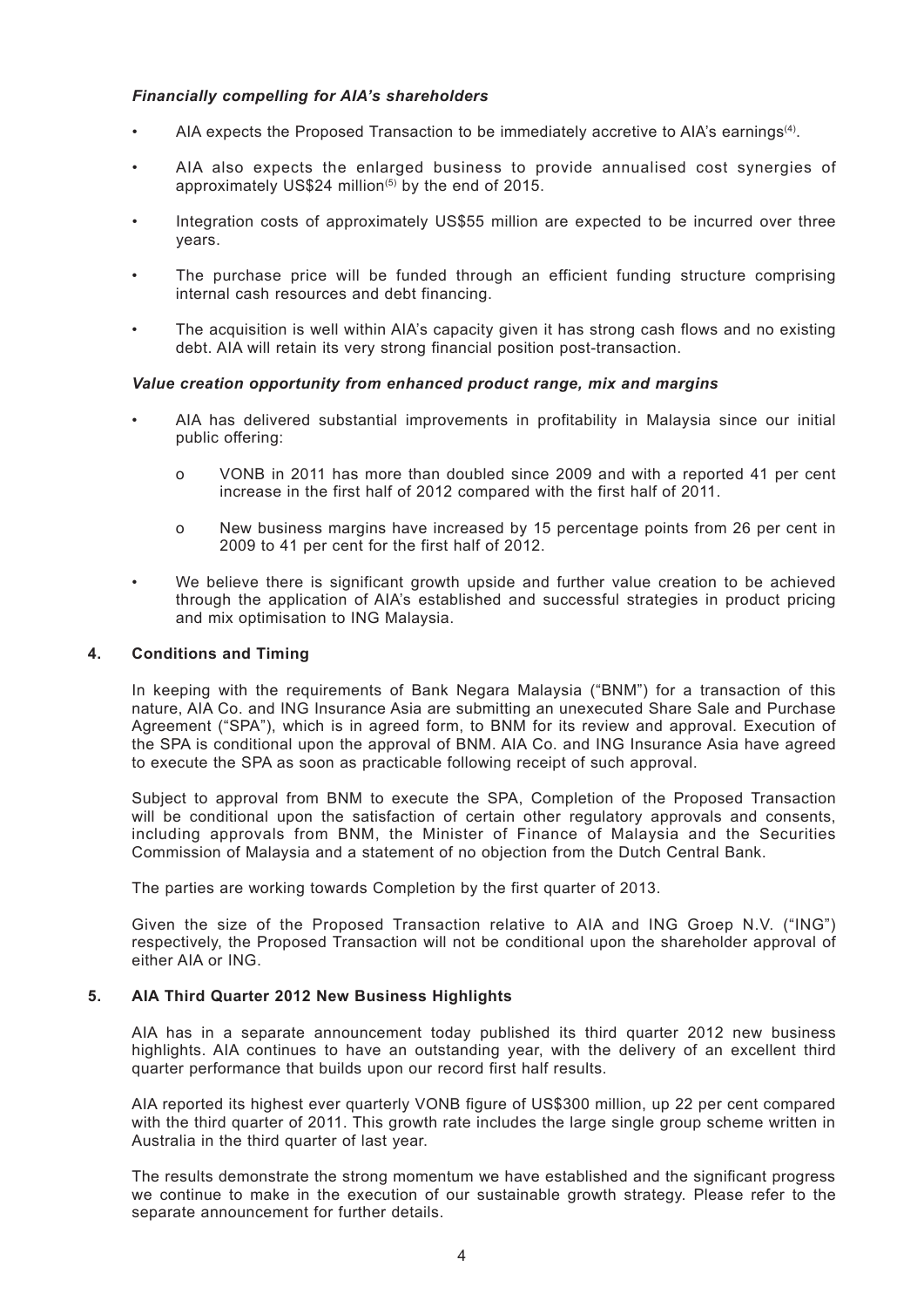### **6. Investor Presentation**

A presentation on the Proposed Transaction for analysts and investors, hosted by Mark Tucker, Group Chief Executive and President, is scheduled at 9:30 a.m. Hong Kong time today.

An audio cast of the presentation and presentation slides will be available on AIA's website:

http://investors.aia.com/phoenix.zhtml?c=238804&p=irol-presentations2

Deutsche Bank, Morgan Stanley, Evercore Partners and CIMB are financial advisers to AIA with respect to the Proposed Transaction. Debevoise & Plimpton LLP is lead legal counsel to AIA on the transaction.

#### **Contacts**

| <b>Investment Community</b> |                | <b>News Media</b>     |                |
|-----------------------------|----------------|-----------------------|----------------|
| Paul Lloyd                  | +852 2832 6160 | <b>Stephen Thomas</b> | +852 2832 6178 |
| Angela Chang                | +852 2832 5480 | Emerald Ng            | +852 2832 4720 |
| Feon Lee                    | +852 2832 4704 | Maggie Cheung         | +852 2832 1869 |

#### **Notes:**

- (1) In terms of life insurance premiums in 2011. Based on data published by relevant regulatory and industry sources, including AIA as the largest foreign life insurer in China in terms of life insurance premiums during the same period.
- (2) Stated on a combined basis based on the aggregate of AIA Malaysia's and ING Malaysia's gross earned premiums for the year ended 30 November 2011 and 31 December 2011, respectively. AIA is Number Four in the Malaysian market based on gross earned premiums for 2011 based on company public filings.
- (3) Approximate number of agents as of 31 December 2011.
- (4) Earnings defined as operating profit after tax. Earnings accretion is estimated by excluding one-off integration and transaction costs. Please note that this statement regarding accretive earnings is not intended to be a profit forecast and should not be interpreted to mean that the earnings per share for the current or future financial periods will necessarily be greater than those for the relevant preceding financial periods.
- (5) Synergies are shown net of allocation to participating policyholders, before tax and before one-off integration and transaction costs with annualised run rate expected to be achieved by end 2015.
- (6) Represents the combined position based on the aggregate of AIA Malaysia's and ING Malaysia's VONB and net profit for the year ended 30 November 2011 and 31 December 2011, respectively. AIA's net profit excludes Group Corporate Centre.
- (7) Represents the combined position based on the aggregate of AIA Malaysia's and ING Malaysia's ANP for the year ended 30 November 2011 and 31 December 2011, respectively.

Unless otherwise specified in this announcement, all financial information of the Company, AIA Malaysia and ING Malaysia is presented in accordance with their respective accounting policies with no adjustments. AIA Malaysia's financial year end is 30 November; ING Malaysia's financial year end is 31 December. All financial and operating information of AIA Group Limited or AIA Malaysia when combined with ING Malaysia represents the aggregation of their respective results presented based on their respective accounting policies with no adjustments. All figures are subject to rounding.

The Company's and AIA Malaysia's financial information is shown as at reported exchange rates.

Unless otherwise specified in this announcement, translation of Malaysian Ringgit into US dollars is made in this announcement for illustration purposes only, at the rate of 3.0538 Malaysian Ringgit to 1 US dollar. No representation is made that any amounts in Malaysian Ringgit could have been or could be converted at this specified rate or at any other rates or at all.

AIA expects to deliver Euro 1.336 billion at an agreed exchange rate of 1 Euro to 1.2953 US dollars as the purchase price for the Proposed Transaction.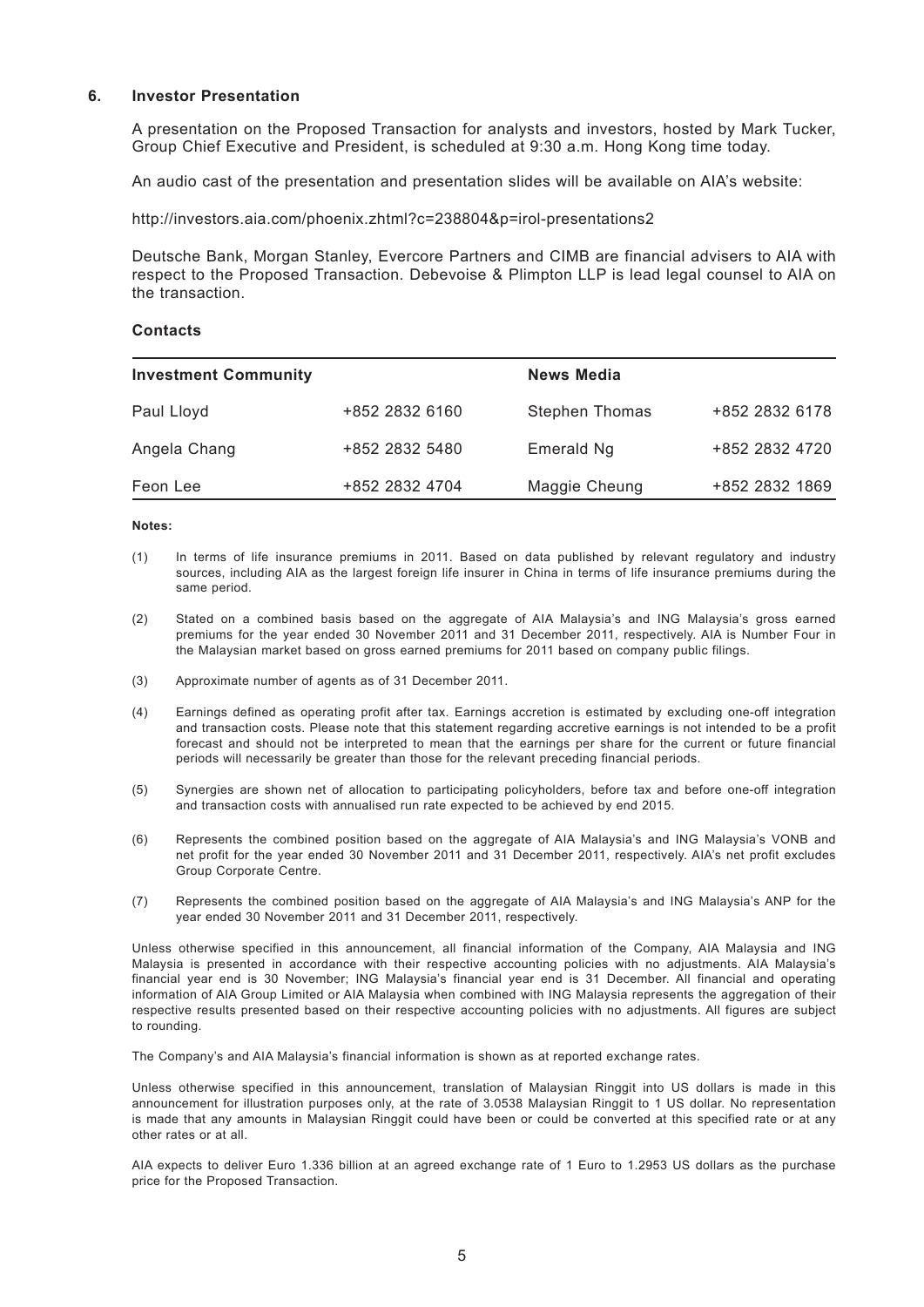## **Shareholders to Exercise Caution**

Shareholders and potential investors of the Company should be aware that the execution of the SPA is subject to the review and approval of BNM. After approval is granted and the SPA is entered into between the parties, completion of the SPA is subject to certain conditions being satisfied including approvals from BNM, the Minister of Finance of Malaysia and the Securities Commission of Malaysia and a statement of no objection from the Dutch Central Bank. Consequently, the Proposed Transaction may or may not proceed. Accordingly, shareholders of the Company and potential investors are advised to exercise caution when dealing in the securities of the Company.

The Company will make further announcements related to the Proposed Transaction in due course as required by the Listing Rules and/or applicable law.

This announcement contains forward looking statements relating to AIA Group Limited that are based on the beliefs of our management as well as assumptions made by and information currently available to our management. These forward looking statements are, by their nature, subject to significant risks and uncertainties. When used in this announcement, the words "will", "plan", "should" and similar expressions are intended to identify forward looking statements.

You are strongly cautioned that reliance on any forward looking statements involves known and unknown risks and uncertainties. Actual results and events may differ materially from information contained in the forward looking statements.

As at the date of this announcement, ING Malaysia is not a subsidiary of the Company and accordingly, there are limitations as to the extent and quality of the information relating to ING Malaysia and its subsidiaries contained in this announcement. There are limitations as to whether this announcement contains all information in relation to ING Malaysia that any individual investor may deem appropriate or sufficient for the purpose of considering the Proposed Transaction and its impact on the Company. Further, certain information contained in this announcement relating to ING Malaysia has been provided by ING Malaysia and the information has not been independently verified by the Company. Whilst the Directors have no reasons to doubt the accuracy of the information provided or authorised to be provided for inclusion in this announcement, no representation is given as to its accuracy.

## **About AIA**

AIA Group Limited and its subsidiaries comprise the largest independent publicly listed pan-Asian life insurance group. It has wholly-owned main operating subsidiaries or branches in 14 markets in Asia Pacific – Hong Kong, Thailand, Singapore, Malaysia, China, Korea, the Philippines, Australia, Indonesia, Taiwan, Vietnam, New Zealand, Macau and Brunei and a 26 per cent joint venture shareholding in India.

The business that is now AIA was first established in Shanghai over 90 years ago. It is a market leader in the Asia Pacific region (ex-Japan) based on life insurance premiums and holds leading positions across the majority of its markets. It had total assets of US\$119,494 million as of 31 May 2012.

AIA meets the savings and protection needs of individuals by offering a range of products and services including retirement savings plans, life insurance and accident and health insurance. AIA also provides employee benefits, credit life and pension services to corporate clients. Through an extensive network of agents and employees across Asia Pacific, AIA serves the holders of more than 24 million individual policies and over 10 million participating members of group insurance schemes.

AIA Group Limited is listed on the Main Board of The Stock Exchange of Hong Kong Limited under the stock code "1299" with American Depositary Receipts (Level 1) traded on the over -the-counter market (ticker symbol: "AAGIY").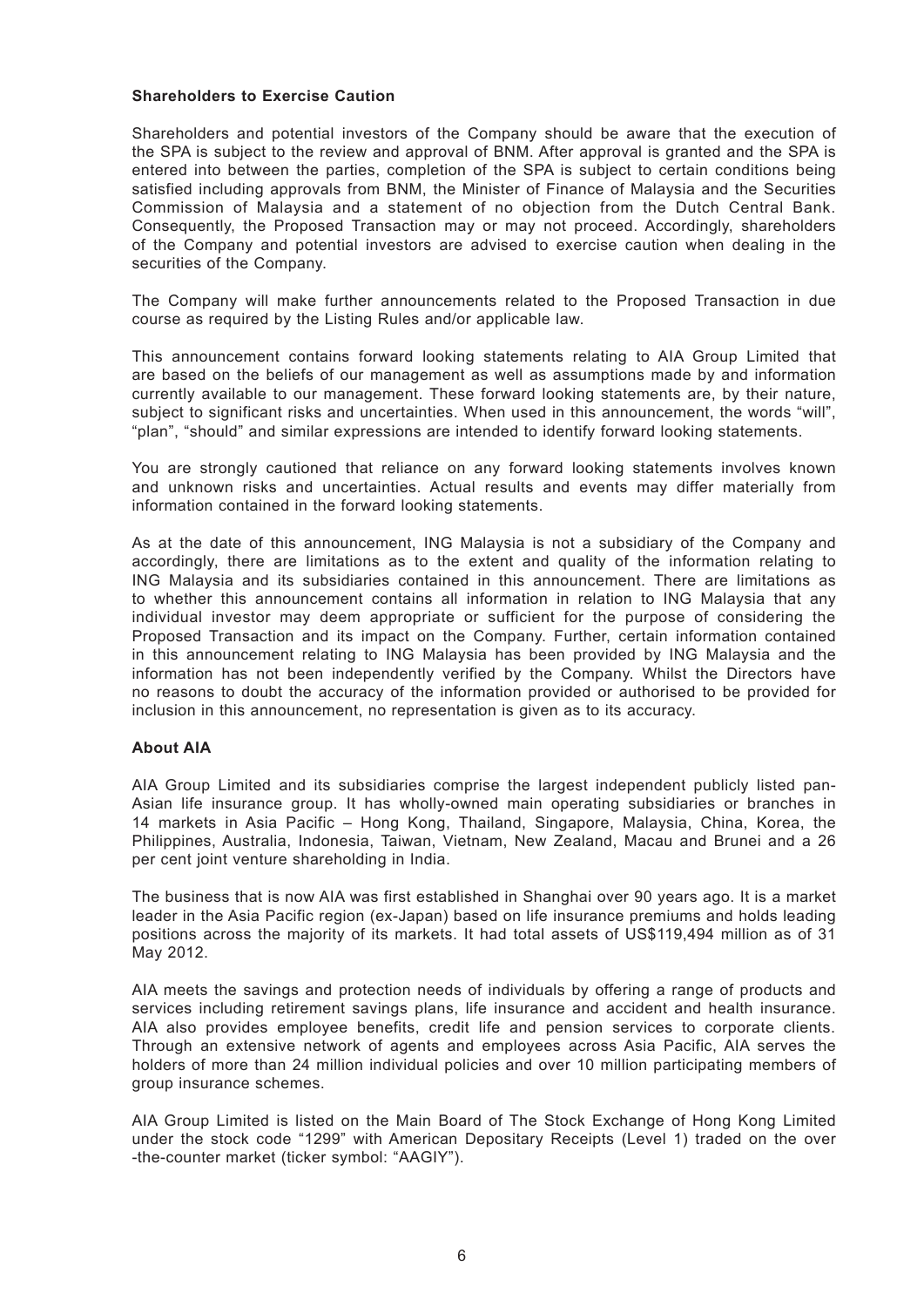## **Further Information**

An overview of ING Malaysia, summary operating and financial information with respect to ING Malaysia and certain definitions are set out in Appendix I, II and III, respectively.

> By order of the Board **Mark Edward Tucker** *Executive Director, Group Chief Executive and President*

Hong Kong, 11 October 2012

As at the date of this announcement, the Board of Directors of the Company comprises:

*Non-executive Chairman and Non-executive Director:* Mr. Edmund Sze Wing Tse

*Executive Director, Group Chief Executive and President:* Mr. Mark Edward Tucker

*Independent Non-executive Directors:*

Mr. Jack Chak-Kwong So, Mr. Chung-Kong Chow, Dr. Qin Xiao, Mr. John Barrie Harrison and Mr. Barry Chun-Yuen Cheung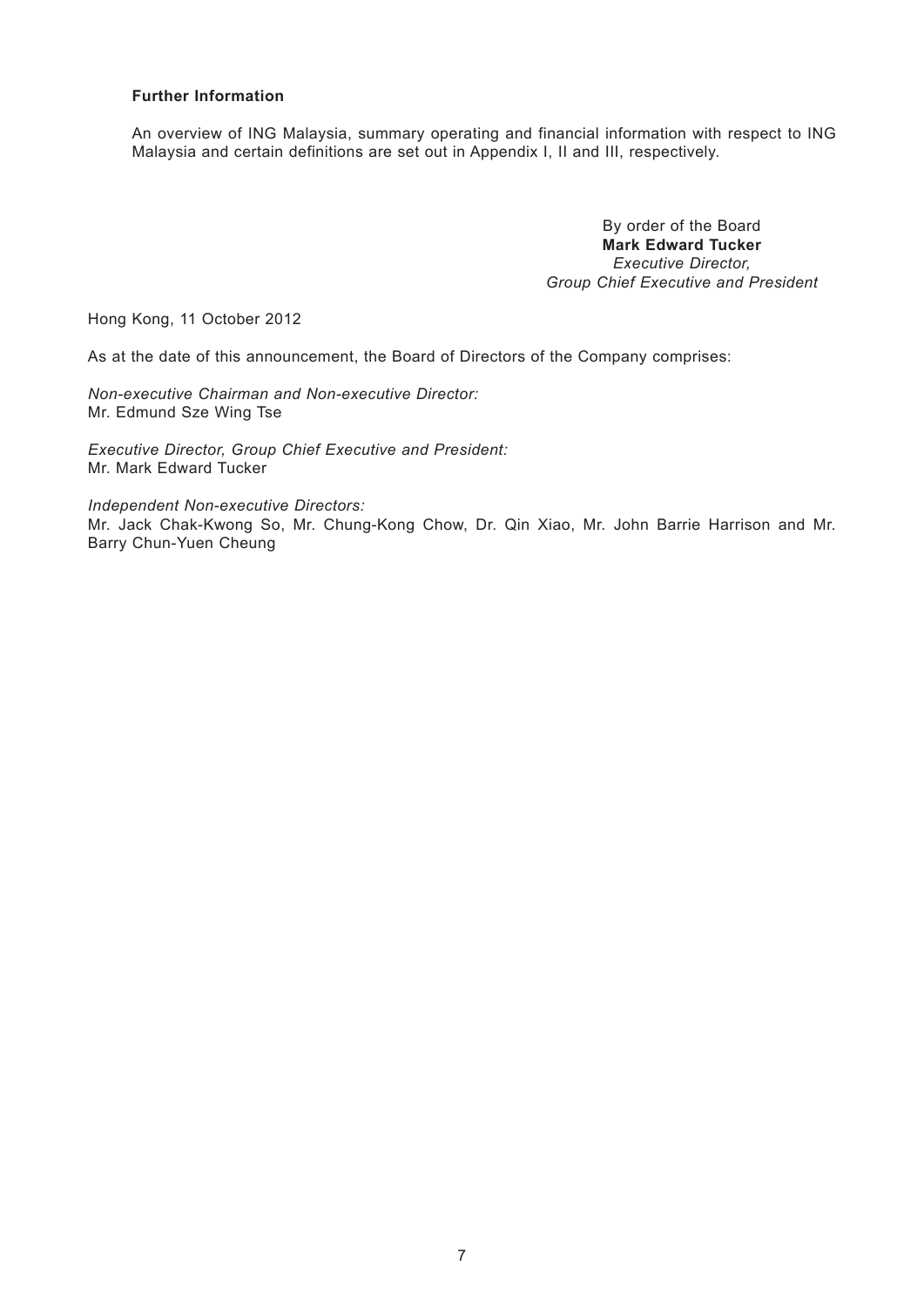# **APPENDIX I OVERVIEW OF ING MALAYSIA(1)**

ING Malaysia was established in 1973 as Universal Life and General Insurance Sdn. Bhd.

ING Malaysia is the third largest life insurer in Malaysia<sup>(2)</sup>, serving more than 1.6 million customers and offering a suite of products including life, general, employee benefits and Takaful insurance products.

ING Malaysia has a total of 22 branches and service centres with approximately 9,200 tied agents as of the end of 2011 who exclusively sell ING Malaysia products.

In 2011, ING Malaysia was ranked number two in bancassurance in Malaysia, with a market share of 18 per cent by ANP. It has an exclusive bancassurance relationship with Public Bank, the second largest bank by assets<sup>(3)</sup> covering 252 contracted branches and more than five million customers in Malaysia.

ING Malaysia has a long established and market-leading Employee Benefits franchise.

For the year ended 31 December 2011, 65 per cent of ING Malaysia's ANP was generated through its tied agency channel, with the rest mainly being generated through its bancassurance channel.

## **Excluded companies**

AIA and ING Insurance Asia have agreed that ING Investment Malaysia, the investment funds business which is currently a subsidiary of ING Malaysia, will not be included in the Proposed Transaction.

#### **Notes to Appendix I:**

- (1) Source: ING, unless otherwise stated.
- (2) Source: Company public filings; market share based on 2011 gross earned premiums.
- (3) Source: 2011 Company filings.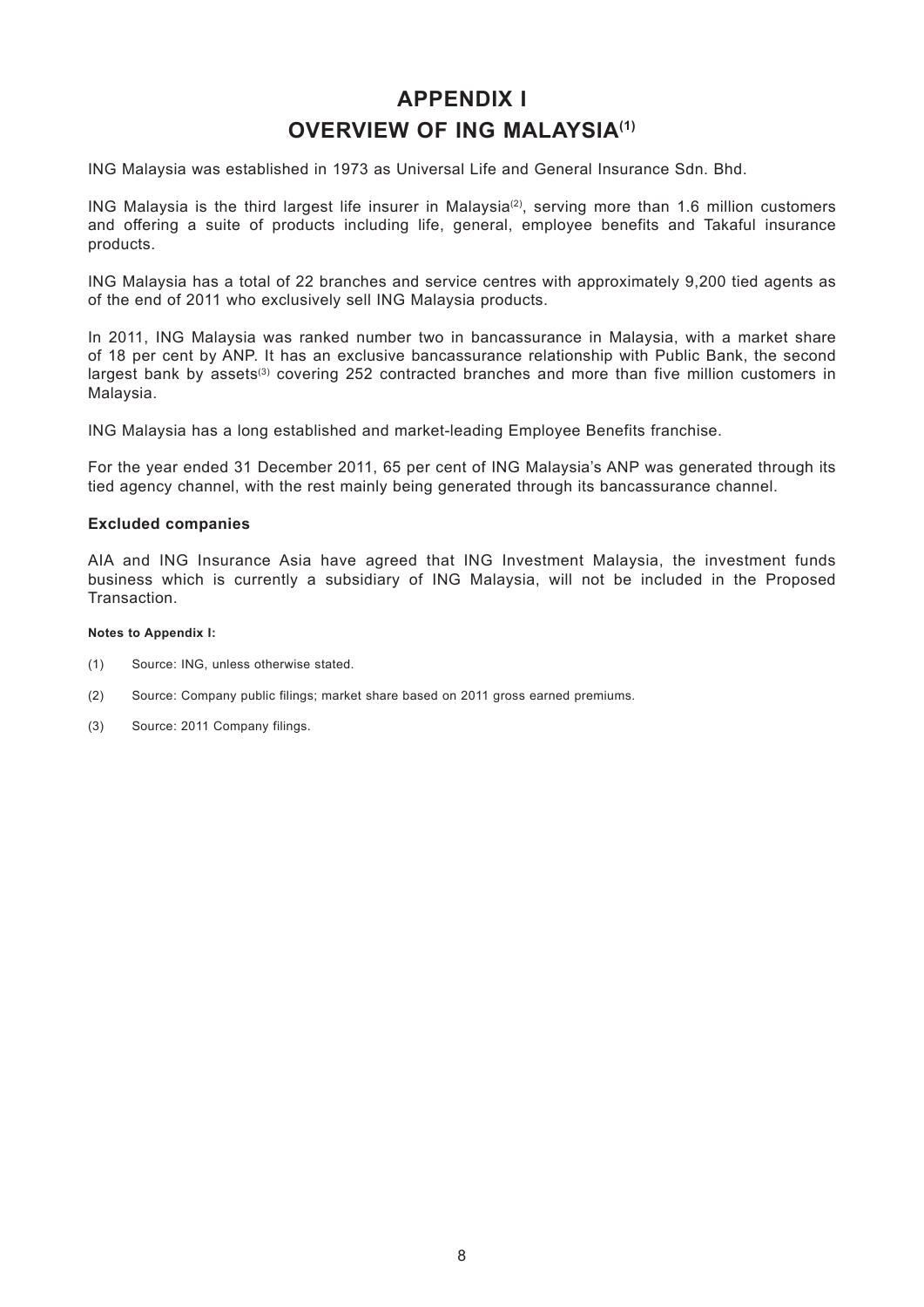## **APPENDIX II**

## **ING MALAYSIA SUMMARY OPERATING AND FINANCIAL INFORMATION(1)**

The table below sets out summary operating and financial information for ING Malaysia as at, or for the period ended, 31 December 2011. Additional operating and financial information on ING Malaysia is set out in the Appendices of the Investor Presentation.

| Market Position / Share                     | #3 / 13.5 per cent <sup>(2)</sup> |
|---------------------------------------------|-----------------------------------|
| Gross Earned Premium (US\$m)                | 1,105                             |
| Annualised New Premium (US\$m)              | 189                               |
| VONB <sup>(3)</sup> (US\$m)                 | 48                                |
| VONB Margin <sup>(3)</sup>                  | 25.4 per cent                     |
| Net Profit <sup>(4)(5)</sup> (US\$m)        | 103                               |
| Shareholders' Equity <sup>(6)</sup> (US\$m) | 733                               |
| Embedded Value <sup>(7)</sup> (US\$m)       | 952                               |
| <b>Total Number of Customers</b>            | more than 1.6 million             |
| <b>Total Number of Agents</b>               | ~10,200                           |

#### **Notes to Appendix II:**

- (1) Source: ING, all financials stated are on ING's accounting basis unless otherwise stated.
- (2) Based on 2011 gross earned premiums. Source: Company filings.
- (3) Stated on ING TEV basis before acquisition expense overrun, excluding Takaful.
- (4) Net Profit is stated as post minorities.
- (5) Net Profit for the year ended 31 December 2010 for ING Malaysia was US\$91 million.
- (6) Shareholders' Equity as at 31 December 2010 for ING Malaysia was US\$667 million.
- (7) Stated on ING TEV basis as at 31 December 2011 and excludes value of in-force business related to Takaful.